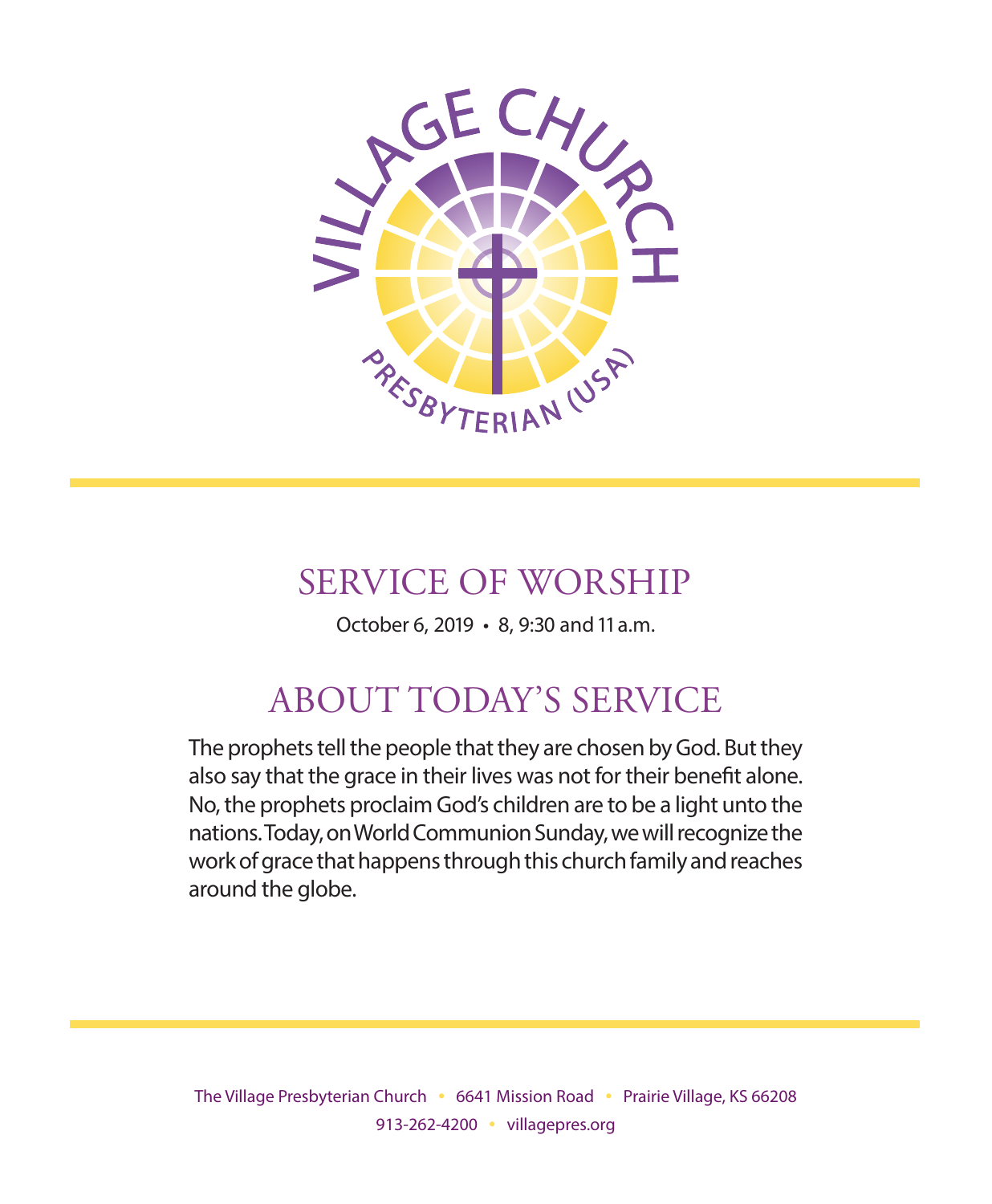## GOD'S PEOPLE GATHER

 Prelude *Elevation* by François Couperin *Somebody's Knocking* (11 a.m.) by James Clemens; Hallelujah Choir

Words of Welcome **Rev. Tom Are, Jr. Rev. Tom Are, Jr. Rev. Tom Are, Jr. Rev. Tom Are, Jr.** 

 Introit (11 a.m.) *Bless You!*  by Anthony Kouri Williams; Prelude Choir & Angel Choir

Call to Worship **Call to Worship** Rev. Dr. Rodger Nishioka

The old prophet said,

**Arise, shine; for your light has come,**

### **and the glory of the Lord has risen upon you.**

And we have seen the light, but not for our benefit alone,

for the old prophet promised:

**Nations shall come to your light,**

**and kings to the brightness of your dawn.**

\*Hymn, No. 619 *Praise, My Soul, the God of Heaven* LAUDA ANIMA

\*Prayer of Confession

| God of unending grace,                                                       |
|------------------------------------------------------------------------------|
| When You breathed the breath of life that very first time,                   |
| did You know how good Your children would be at dividing ourselves           |
| by race,                                                                     |
| by class,                                                                    |
| and by culture?                                                              |
| On this day, stretch our hearts to remember that all of life comes from You, |
| and every person is Your child. (Silent prayer)                              |
|                                                                              |

\*Assurance of God's Grace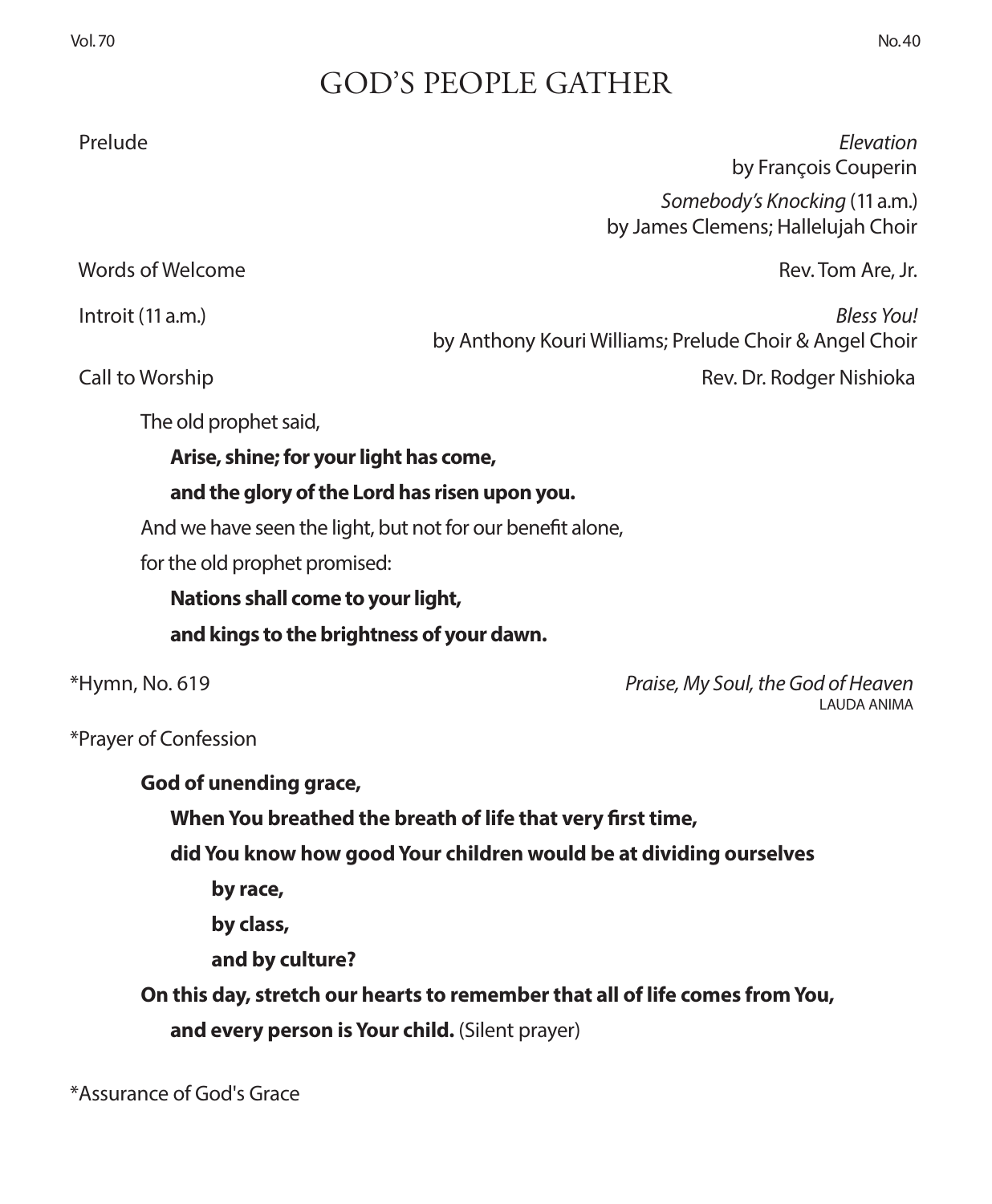### \*Response

### **Halle, halle, halle-lu-jah! Halle, halle, halle-lu-jah! Halle, halle, halle-lu-jah! Hallelujah! Hal-le-lu-jah!**

\*Passing of the Peace

### PROCLAMATION OF THE WORD

Prayer for Illumination **Diannovice Community** Diannovice Diannovice Diannovice Diannovice Diannovice Diannovice Diannovice Diannovice Diannovice Diannovice Diannovice Diannovice Diannovice Diannovice Diannovice Diannovice Larry Sneegas (9:30 a.m.) Janice Gill (11 a.m.) Scripture Reading Isaiah 42:1-7 (pg. 657) Anthem *For Everyone Born*  arr. Tom Trenney; combined Choirs & Trilla Ray-Carter, cello Sermon *A Light Unto the Nations* Rev. Tom Are, Jr. RESPONSE TO THE WORD \*Hymn, No. 532 (v. 1 solo; v. 2-4 congregation) *Sheaves of Wheat* UNA ESPIGA

Commissioning of Global Mission Travelers

 Offertory *E Na Lima Hana (The Working Hands)* (8 a.m.) by David Haas; More Love Chorale; Jamie Leonard and Pat McGee, solos

> *Draw The Circle Wide* (9:30 a.m.) by Mark A. Miller; Village Voices; Katie Hull & Sky Thao, solos

> > *Let Us Talents and Tongues Employ* (11 a.m.) by Mark Sedio

### \*Response

**Praise God, from whom all blessings flow; Praise Christ, all people here below; Praise Holy Spirit evermore; Praise Triune God, whom we adore. Amen.**

\*Prayer of Dedication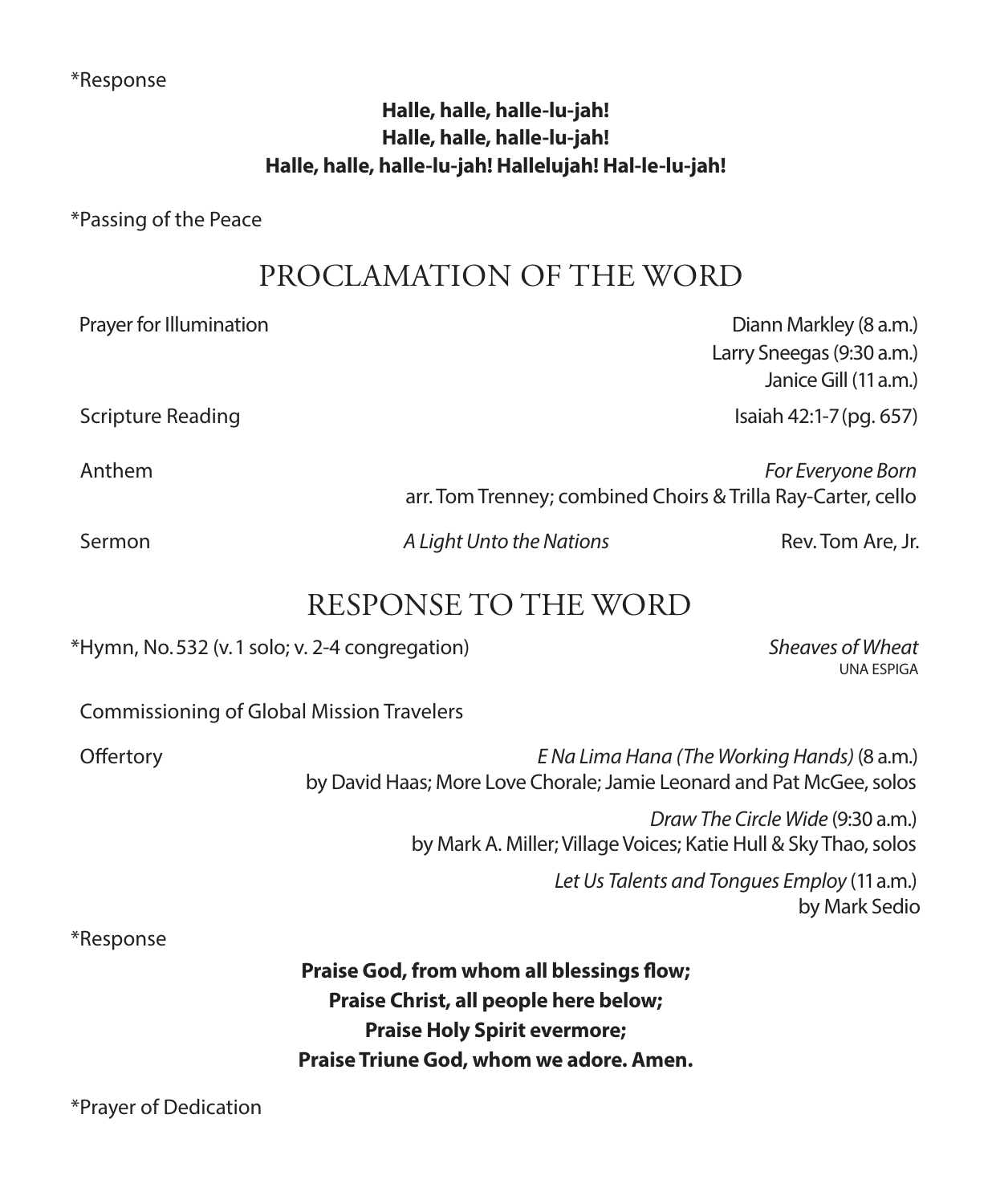The Sacrament of the Lord's Supper

Invitation

Prayer of Thanksgiving and The Lord's Prayer

**Our Father, who art in heaven, hallowed be thy name.**

**Thy kingdom come, thy will be done, on earth as it is in heaven.**

**Give us this day our daily bread;**

**and forgive us our debts, as we forgive our debtors;**

**and lead us not into temptation, but deliver us from evil.**

 **For thine is the kingdom and the power and the glory, forever. Amen.**

Words of Institution

Sharing the Elements

 (At the indication of the pastor, we will all be invited to partake of the bread together, giving visible expression to the unity we share as Christ's body. You are invited to partake of the cup as it is served to you.)

Prayer of Response

\*Hymn, No. 538 (Refrain, verse one, and refrain) *Hallelujah! We Sing Your Praises*

HALELUYA! PELO TSA RONA

\*Benediction

\*Benediction Response

**Hallelujah! We sing your praises; all our hearts are filled with gladness. Hallelujah! We sing your praises; all our hearts are filled with gladness.**

\*Postlude *Allein Gott in der Höh sei her (All Glory Be to God on High)* by Georg Böhm

\**All who are able may stand ©* A-705103 for all hymns

## A LOOK TOWARD NEXT SUNDAY. . .

The prophet Micah teaches us that God has requirements: to do justice, love kindness and walk humbly with God. Next Sunday, Rev. Dr. Rodger Nishioka will speak about what it means to live out these virtues in our lives.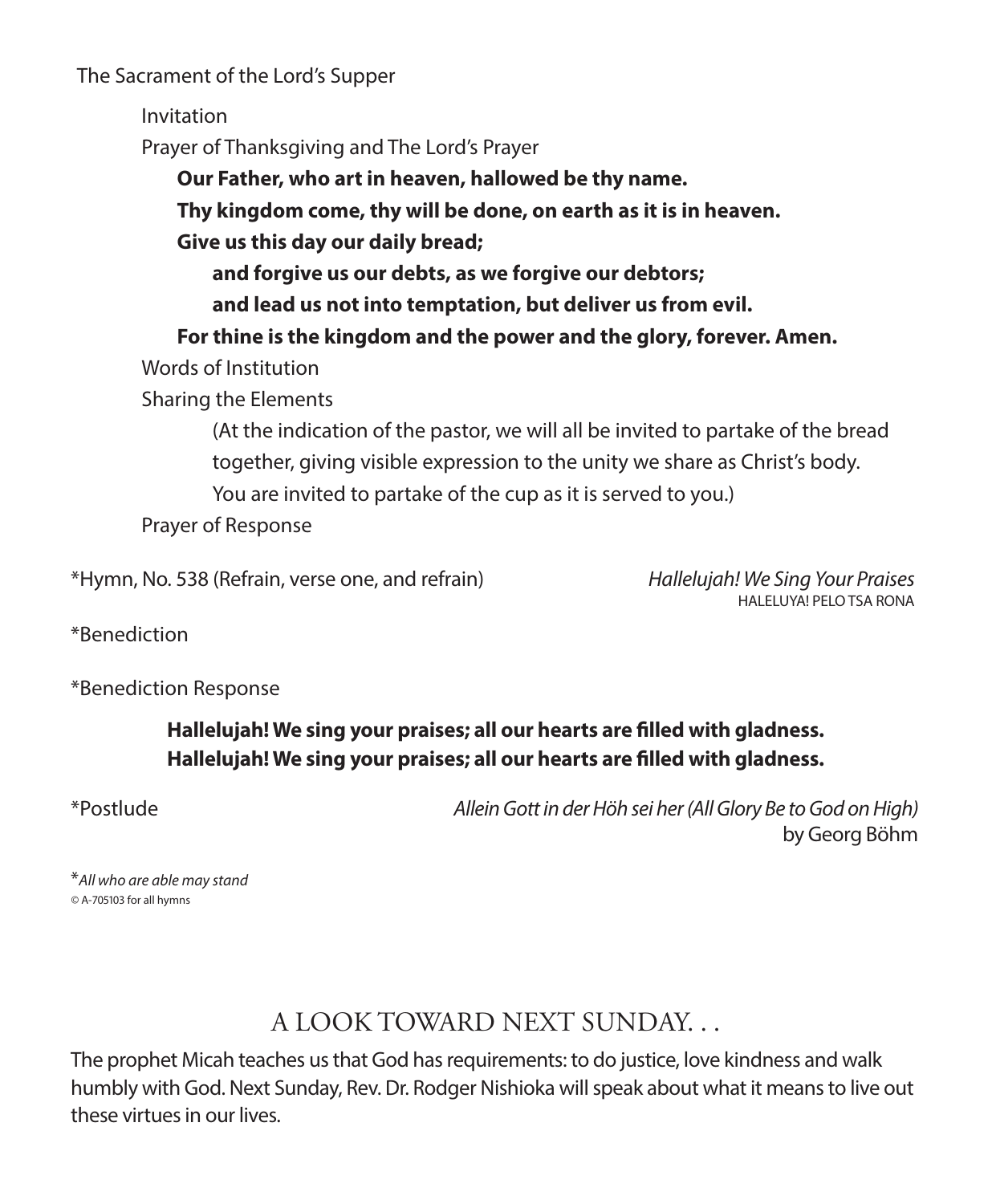### ABOUT TODAY'S MUSIC

In some Christian traditions, the "elevation" is the very moment at which ordinary bread and wine are lifted above the priest's head and physically become the actual body and blood of Christ. This transformation is known as transubstantiation. During the Renaissance and Baroque periods, church musicians would play a very particular type of music to aid in this process. It was quietly dramatic, with soaring melodies and mysterious harmonies reflecting the inspiration of the Holy Spirit in her work of transforming the eucharistic host. This morning's prelude is from a Mass by François Couperin, specifically labeled for use during the Elevation. In our Presbyterian understanding, there is no transformation of the bread or cup, but rather we understand the Spirit of Christ to be found in the people as we share the ordinary elements of bread and cup. As this prelude is offered, perhaps we will sense the Spirit of Christ elevating us.

Today the Morning Stars Children's Choirs bring the gift of music to our worship for the first time this fall! Our Angel Choir is a preschool choir for three and four year olds led by Jenny Hull. The Prelude Choir is for Kindergarten through 2nd grade and is led by Rebecca Enslow and Kate Beebe. The Hallelujah Choir, for 3rd through 6th graders, is led by Will Breytspraak. It's not too late to join – just contact Jenny Hull, music coordinator, at 913-671-2385 or jenny.hull@ villagepres.org. We are thankful for all of our children at Village, and are so glad they are with us in worship today!

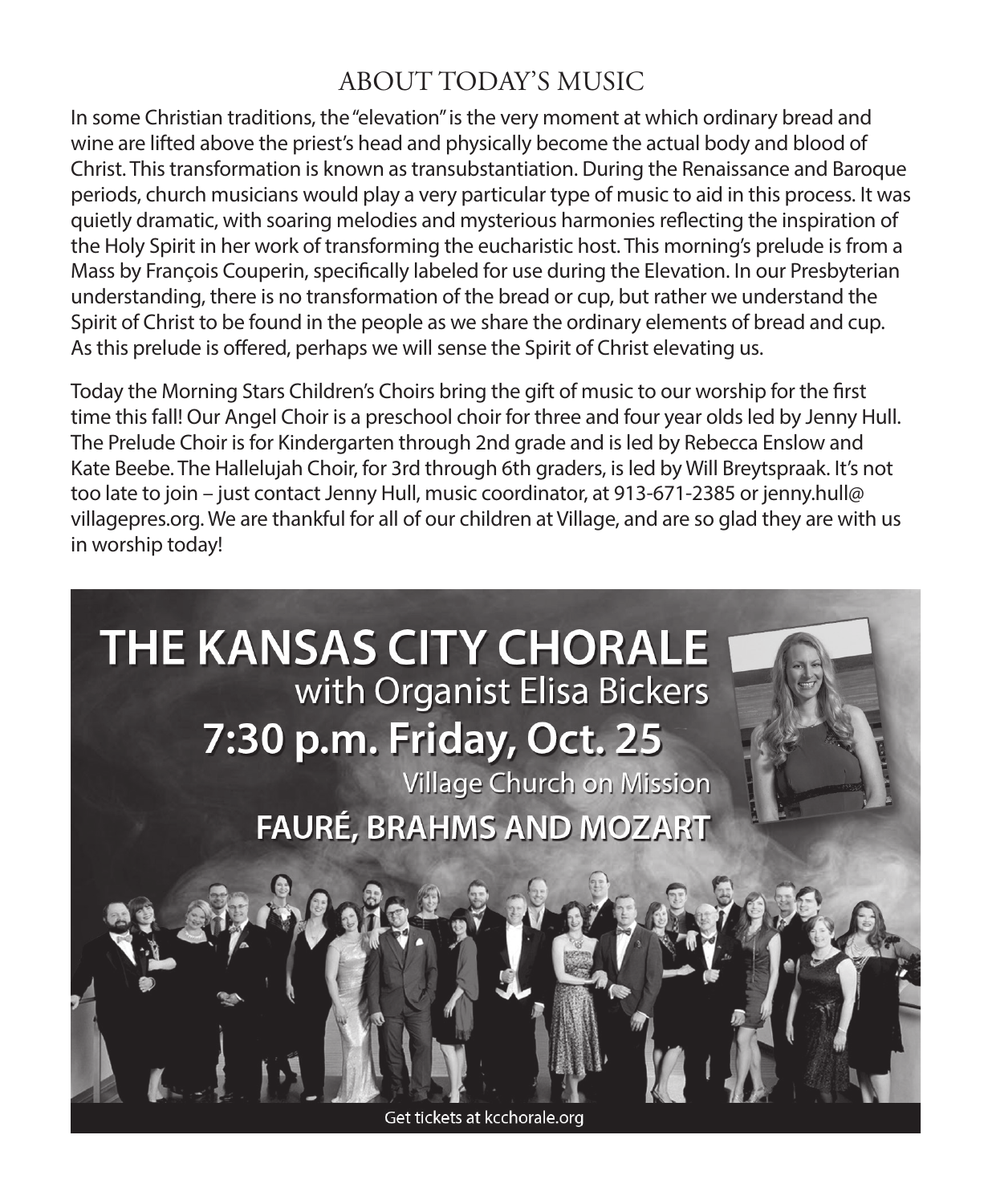### THE CHURCH'S BOOK (Week of October 7, 2019)

The following daily Bible readings were written by Rev. Zach Walker and are offered for your own personal devotion. You are invited to read the text, think about the reflection and questions and allow these to lead you in a time of prayer. Pray for your own journey of faith, pray for Village Church, pray for the community around you, and pray for all of creation.

Paul was many things to many people. In this letter to Timothy we see Paul acting as a mentor, giving encouragement and support. Who are some people in your life you have the opportunity to mentor? How might you give encouragement to those around you?

### **Tuesday, Oct. 8 Habakkuk 2:1-4**

I took a class on the minor prophets, and Habakkuk was one of my favorites. God speaks through Habakkuk in these verses, telling him to write on tablets "so that a runner may read it" – sounds almost like a billboard, right? When are there times in your life that you think God has attempted to put a billboard in front of you so you can't miss it?

### **Wednesday, Oct. 9 Luke 17:5-10**

The apostles ask for something all of us have asked at one time or another: "Increase our faith!" Jesus has a strange response, hinting that there is much "doing" in having faith. In times when we wish for more faith, perhaps there is wisdom is going out to serve others as a way of rekindling a connection with God.

### **Thursday, Oct. 10 Psalm 37:1-9**

This psalm begins with a theme of patience. It encourages us to trust in God, and trust that God is in fact working in and among us. Sometimes that means we must be willing to hold to the promises of God, even as we make requests in prayer and hold on to hope.

What is it mean to say that the Lord is enough? These verses speak to that question, especially when we are in a difficult time. God is steadfast. God's mercies renew every morning. It is good to wait on the Lord. What are the things you do when you need to get through a hard time? In what ways do you invite God into those things?

Paul gives this encouragement that we are to look to Christ when we wonder what to do (kind of a long way of saying, "What would Jesus do?"). When we apply that advice, it is no wonder that Paul also advises us to work out our salvation "in fear and trembling." Whenever guess at what someone would do, especially Jesus, we should be very humble, knowing the difference between "what Jesus would do" and "what we think Jesus would do."

### **SIGN UP TO RECEIVE DAILY BIBLE READINGS EMAILS Subscribe now at www.villagepres.org/subscribe. Emails arrive first thing in the morning Monday through Saturday.**

### **Monday, Oct. 7 2 Timothy 1:1-14**

### **Friday, Oct. 11 Lamentations 3:19-26**

### **Saturday, Oct. 12 Philippians 2:1-13**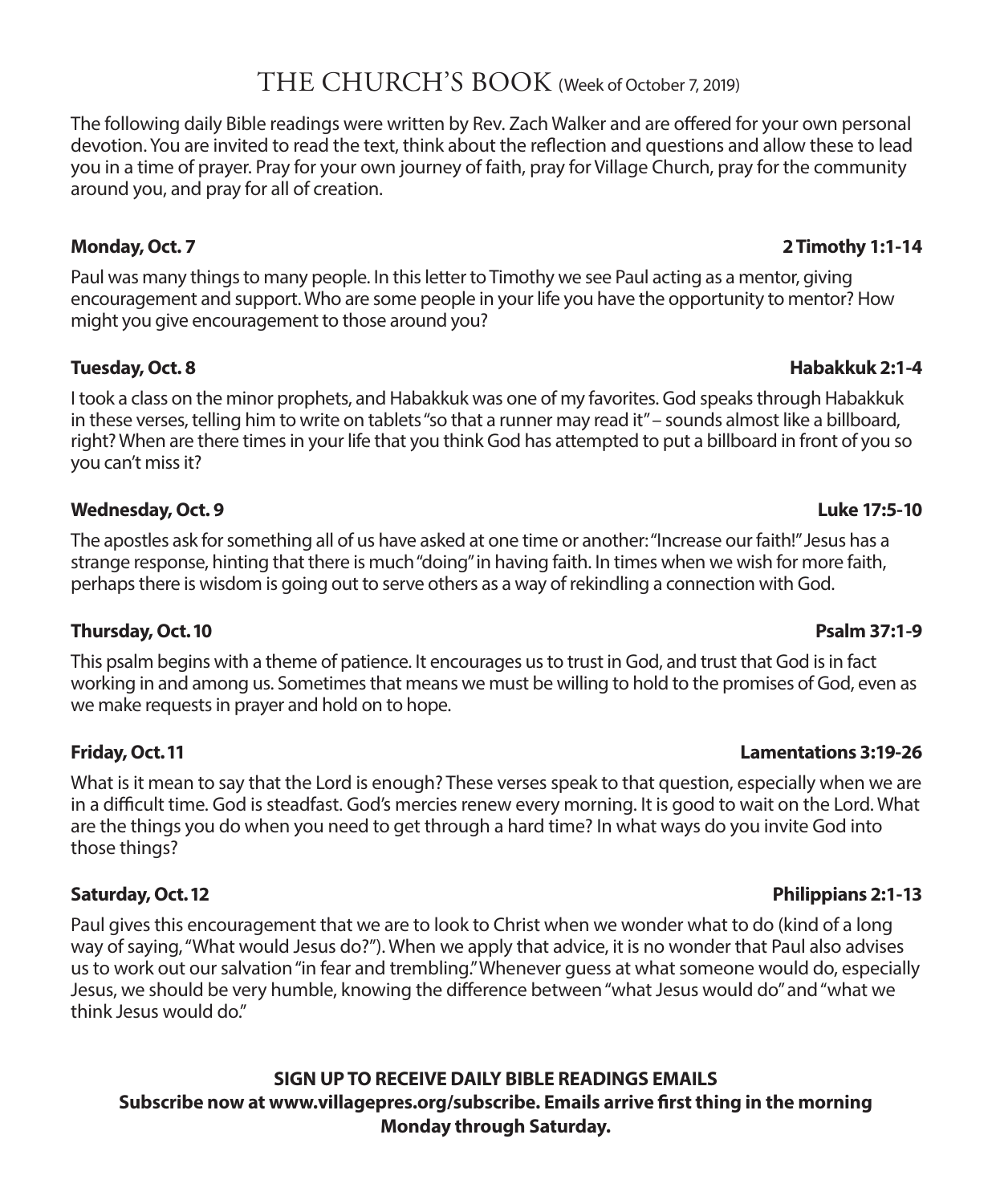# 5:30 P.M. WEDNESDAY, OCT. 23

TICKETS ON SALE IN FRIENDSHIP HALL AFTER SUNDAY SERVICES & DURING WEDNESDAY NIGHT DINNER! \$10/PERSON OR \$35/FAMILY ENTER A CHILI & GET IN FOR FREE!

## YOUTH@VILAGEPRES.ORG

# CHILL COOK OFF



# **Village Pres Sermon Podcasts**

**NOW AVAILABLE ON:** 



The Apple logo is trademarks of Apple Inc., registered in the U.S. and other countries. Google Play and the Google Play logo are trademarks of Google LLC

Never miss a sermon. Subscribe to get new Village Pres sermons as they become available.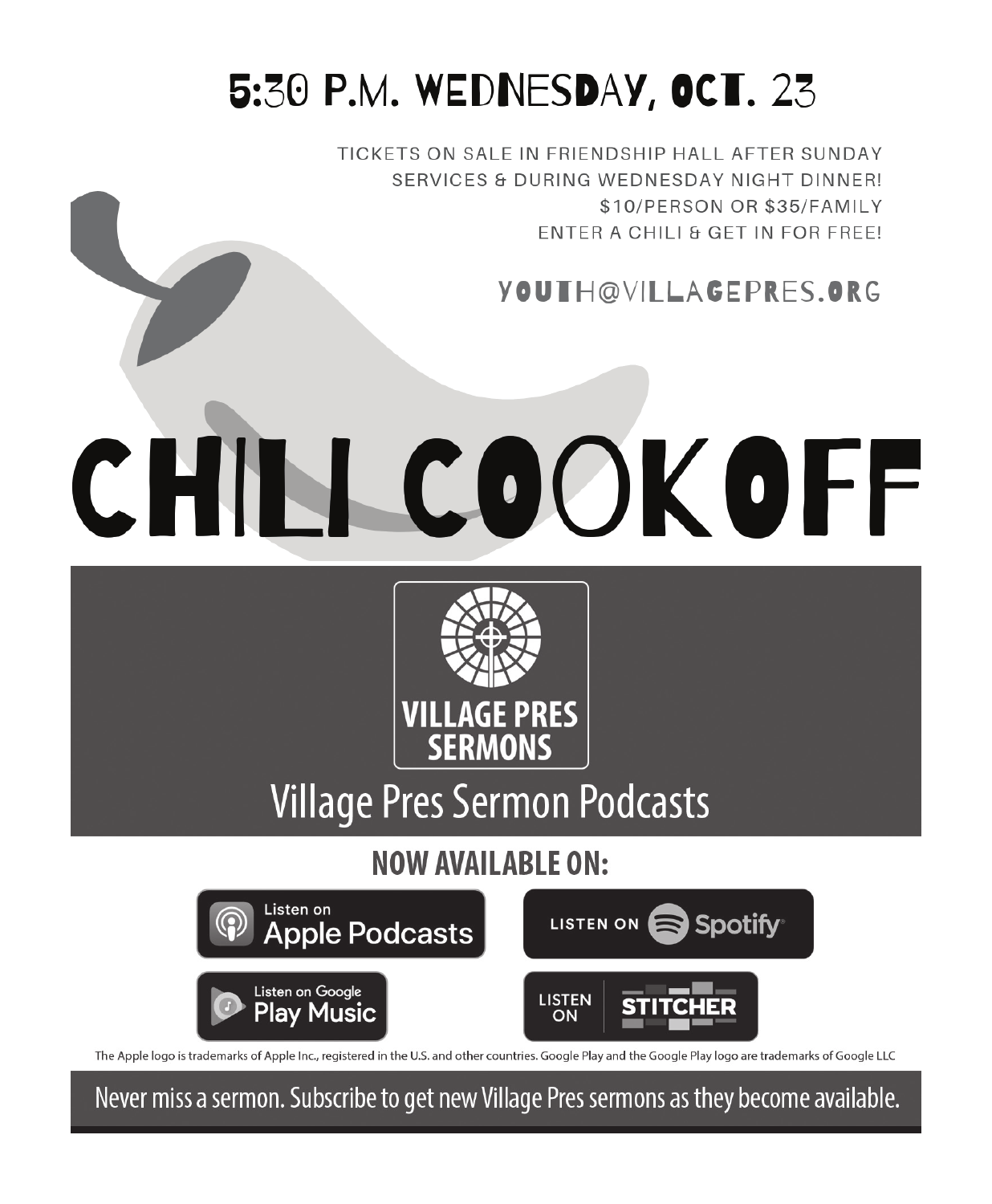### TODAY AT VILLAGE

**WELCOME TO VILLAGE CHURCH!** Please join us every week. Refreshments are available in Friendship Hall following the worship service.

**THE FLOWERS IN THE CHANCEL TODAY** are given to the Glory of God in memory of James Henry Patterson by Alison, Bill & Elie.

**TODAY IS WORLD COMMUNION SUNDAY.** All kids (kindergarten through 6th grade) will have the opportunity to go with their classes into the sanctuary to participate. For some kids, this will be their first time to experience communion.

**PEACEMAKING OFFERING AND GLOBAL WITNESS (WORLD COMMUNION SUNDAY TODAY)** – This special offering is used for the following: 50% enables the Peacemaking Program to provide assistance and resources for congregations and other bodies of the Presbyterian Church; 25% is given to our presbytery and synod for their peacemaking efforts; 25% is retained by Village Church for our own peacemaking ministry. White envelopes for this offering reside in the hymnal slot in front of you.

**KANSAS CITY WIND SYMPHONY CONCERT** – Join us at 7 p.m. tonight in the Village on Mission Sanctuary for the first concert of the 2019-20 season. Admission is free.The program includes music by Bernstein, Verdi, Giroux, Sheldon and Gustav Holst.

**DISCOVER VILLAGE KIOSKS** – Located at the North Welcome Center entrance and in Friendship Hall, Discover Village is a place where people can share conversation, ask questions of our hosts and enjoy a cookie. Whether you are newer to Village or a long-time member and have an interest in serving, connecting, or growing, come to the Discover Village kiosk.

**NEW TO US?** Village Presbyterian Church is a family of faith actively shaped by the life of Christ to love one another, providing leadership for the transformation of our communities and serving the world. We are a Presbyterian (USA) family of faith that is inclusive, generous and welcoming of all people. Village is one church worshiping at two campuses: Village on Mission (6641 Mission Road in Prairie Village) and Village on Antioch (14895 Antioch Road in Overland Park). If you would like a tour of Village on Mission, contact Cindy Wilcox at cindy.wilcox@villagepres.org or 913-671-2331.

**JOINING VILLAGE CHURCH** – Village welcomes new members every other month at a special Sunday luncheon. Join us Dec. 8. Contact cindy.wilcox@villagepres.org for information.

**WORSHIP BAGS** are available for children to enjoy during worship. Please return the bags to the baskets located in the Narthex at the end of the worship service.

### ADULT EDUCATIONAL MINISTRY

**THE FEAST** – Do you want to learn how to pray more faithfully? To be more welcoming? To grow in your walk with Jesus? The FEAST is a journey that begins with a day-long retreat on Saturday, Oct. 19, and continues for four Saturday morning sessions. Engaging and very practical, you will grow not only in your relationship with God but also with others. Contact Rev. Dr. Rodger Nishioka at rodger.nishioka@ villagepres.org for more info.

**SUNDAY MORNING CLASSES** – Four ongoing adult classes learn and grow together 9:30-10:30 a.m. Sunday mornings. From studying the New Testament to exploring the ancient biblical world to deciding how Christians live faithfully given today's complex challenges. For more information, talk with a Discover Village guide at our north and south entrances.

### **UPCOMING VILLAGE U CLASSES:**

**MEN'S BREAKFAST AND BIBLE WITH REV.TOM ARE** –7:30-8:30 a.m. Tuesdays, Oct. 8-29, & Nov. 5, 12, in Room 228. Join Rev. Tom Are for a morning Bible Study. Chef Emily will prepare a hot breakfast. To make a reservation for breakfast, register online. Cost: \$6. Child care is not available.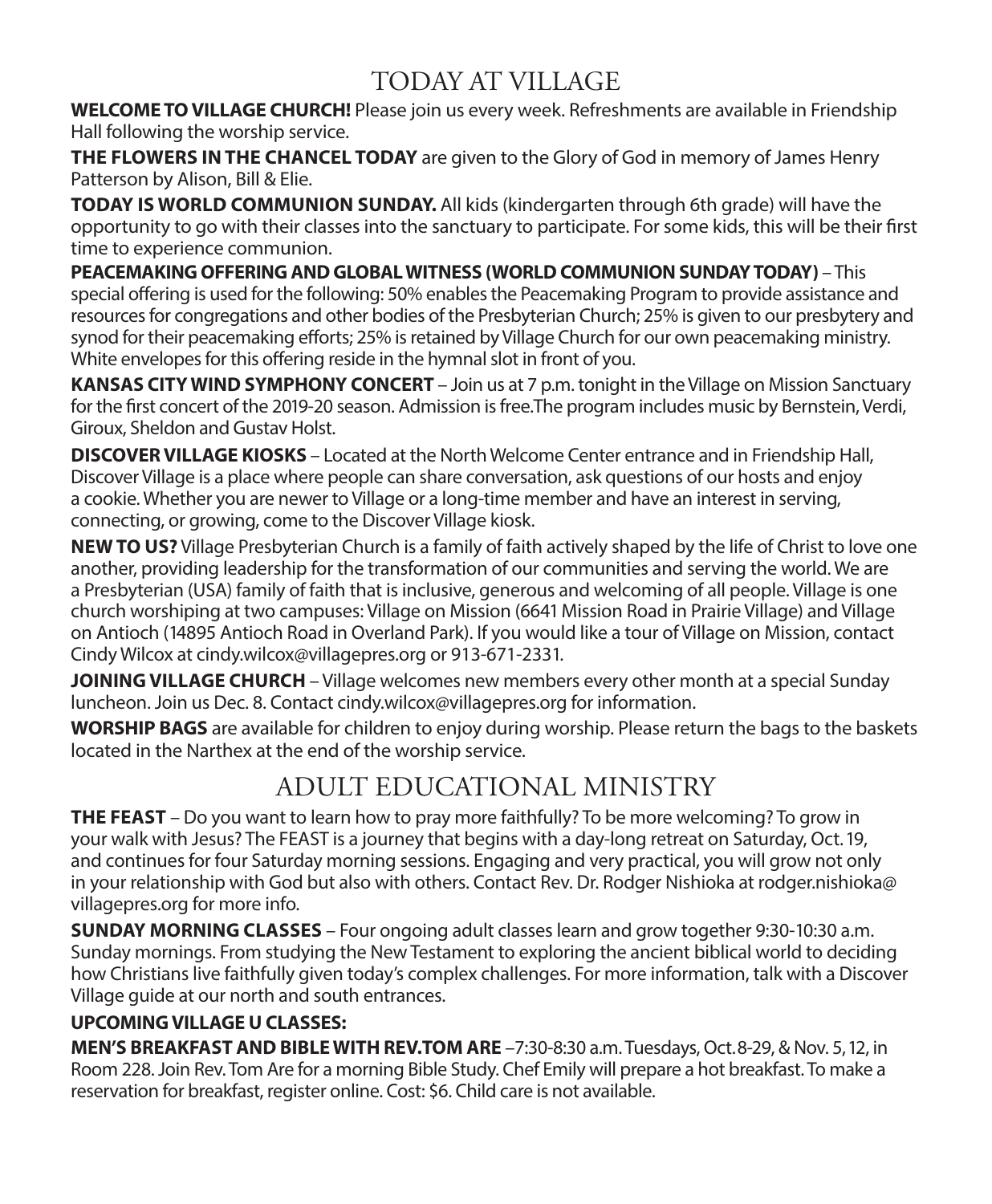**RESEARCHING YOUR HOME** – 7-8:30 p.m. Tuesday, Oct. 8, in Rooms 126 & 127. Learn how to examine land data and historic maps and navigate through county registers of deeds, historical societies and other defenders of local history. Presenter Diana Staresnic-Deane is the executive director of the Franklin County Historical Society and the Old Depot Museum in Ottawa, Kansas. Child care is not available.

**INTERMEDIATE PRESENTATIONS** -1-2:30 p.m. and 6-8:30 p.m. Tuesday, Oct. 8, in Room 316. This class explores how to utilize the features found in standard presentation software to enhance your presentation. Registration is necessary. Child care is not available.

**CLIMATE CHANGE** – 6:30-8 p.m. Monday, Oct. 14, in Room 127. Climate change is coming but changes to halt climate change are slow. Why? This session will include a presentation and discussion on the following: a review of regulations that work and regulations that never get in place, a simple explanation of the science behind climate change, and more. Child care is not available.

**MACARTHUR & THE US OCCUPATION OF JAPAN: CONSOLIDATING VICTORY ONE CONVERT AT A TIME**– 7-8:30 p.m. Tuesday, Oct. 15, in Rooms 132 & 133. MacArthur expresses his ardent belief that the crux of rebuilding Japan lay in the spiritual domain. McArthur's faith was inseparable from this worldview, and his framing of the problem of rebuilding Japan reflected his religious outlook. Facilitated by Chris Johnson, assistant professor of military history at the United States Army Command and General Staff College at Fort Leavenworth.

**MEDICARE 101 AND MEDICAID 101**– 6:30-7:30 p.m.Tuesday, Oct. 15, in Room 232. These important government programs can be confusing. This basic overview will also touch on Veteran's benefits and scams related to all these programs. Child care is not available.

FACING THE REFUGEE CRISIS: CARING FOR THE LEAST OF THESE - 6:30-8 p.m. Wednesdays, Oct. 16 & 23, Room 133. In this two-session class, participants will come to understand the true plight of refugees and ways we can help welcome them just as Christ called us to be in ministry with the "least of these." Facilitated by Neil Douthat, Village Church member and volunteer in the Refugee and Immigration Services Program of Catholic Charities of Northeast Kansas.

## CHILDREN AND FAMILY MINISTRY

**ALL SERVICES–CHILD CARE** – Infants to 4-year-olds are welcome in Rooms 114, 111 and/or 107.

**SUNDAY SCHOOL** 9:25-10:30 a.m. – **2 to 4-year-olds/Pre-K**—Preschool Sunday School meets on the first floor. Registration and age specific room assignments are posted outside Room 107. **K-6th grade**—Kids' Kingdom Sunday school meets on the third floor. Registration and grade specific room assignments are posted outside Room 307. Room information is also posted outside Room 207.

**NEW THIS YEAR, WE ARE DOING ONLINE REGISTRATION FOR SUNDAY SCHOOL** – Visit our link to register your child – https://vpcpvks.brushfire.com/childrens/457086

**MORNING STARS** – 3-year-olds through 6th graders are welcome to join and sing. We meet from 10:30- 11 a.m. Angel Choir (3 to 4-year-olds) meet in Room 204; Prelude Choir (K-2nd grade) meet in Room 201; Hallelujah Choir (3rd-6th grade) meet in Room 304. Pick up for all children is outside of their Morning Stars room. To register your child for Morning Stars, visit: https://vpcpvks.brushfire.com/childrens/457086

**BAPTISMS and NEW BABIES** – The last baptism of the year is scheduled for Nov. 10. An education class is offered for all members who are planning to baptize their children at Village. Share news of your new baby so we can welcome your new arrival with a gift. Call 913-671-2350 or email kate.ruecker@villagepres.org.

### CONNECTIONAL MINISTRIES

**WEDNESDAY FAMILY DINNERS** – People of all ages can gather before class, choir practice, or just take a night off from cooking. Chef Emily prepares a hot buffet, salad bar & dessert (\$7) or salad bar & dessert (\$6). Children ages 10 and under are free! Now with a children's play area. Credit cards accepted. The menu for Oct. 9 is taco buffet; hard and soft beef & veggie tacos, Spanish rice. Reservations required by noon tomorrow. Contact Liz at 913-671-2359 or email liz.middleton@villagepres.org or go online at villagepres.org/wednesday-family-dinners.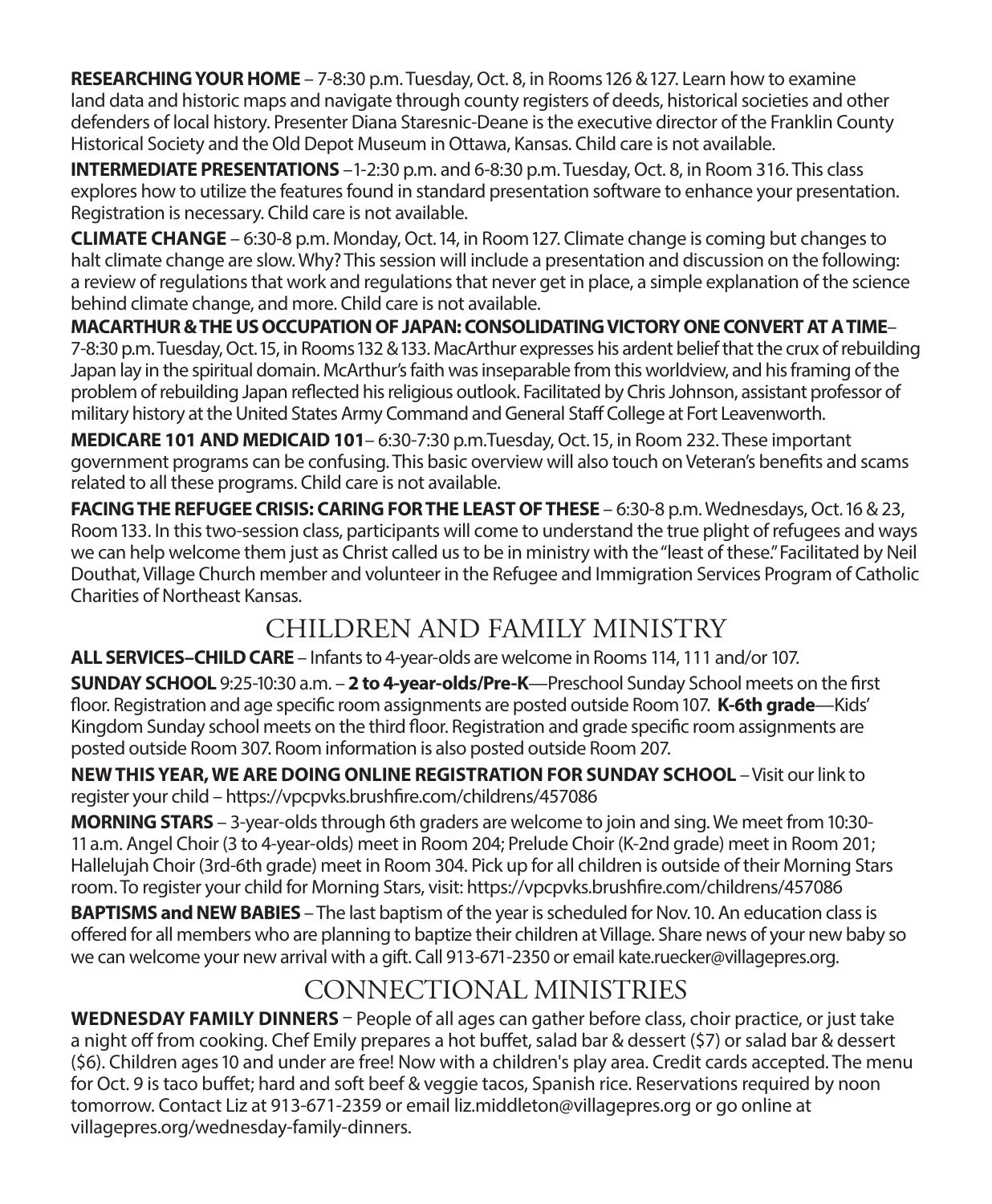### ENVIRONMENTAL ACTION COMMITTEE

**PARIS TO PITTSBURG** – 7-9 p.m. Monday, Oct. 7, in Room 127. This climate change documentary will be screened followed by a discussion facilitated by Al Pugsley. This video celebrates how Americans are demanding and developing real solutions to confront the severe health and economic threats of climate change.

### MISSION

**THE FOOD PANTRY** – Autumn is here with cooler temps and less fresh produce. To make up for less fresh produce the Food Pantry is asking for a variety of canned vegetables - potatoes, spinach, black beans, carrots, etc. The Clothes Closet is requesting warmer clothing for the cooler temps - sweaters, jackets, scarves, warm socks. Change of seasons means time to clean closets - the Pantry's clients would love any items you no longer wish to keep. Thank you.

**WORSHIP, EAT, SERVE: BE THE CHURCH SERVICE WEEK** – Want to give back to the community? Join Village on Mission, Village on Antioch and other Presbyterian churches in the area for Be the Church Service Week, Oct. 20-27. Village on Mission will be hosting its activities on Sunday, Oct. 27, after the 5 p.m. Gathering service and pizza dinner. Learn more and register at bethechurchservice.com. The direct link to online registration is bit.ly/bethechurch2019. Contact Deborah White at 913-671-2369 with questions.

**CHRISTMAS INTERNATIONAL HOUSE (CIH) SEEKING HOST FAMILIES** – This cultural exchange program that hosts international college students over the holidays is seeking volunteers to serve as a day host or as a host family. Beginning Dec. 18-28, families may host for one or two weeks. Contact Judy Miller at judy.miller@ evergy.com or 816-651-5387 or Jan Liu at janliu ks@yahoo.com or 913-269-6333 for more information.

### PASTORAL CARE AND COUNSELING

**TAIZÉ IS THIS TUESDAY** – Relax, enjoy music, listen to scripture and partake in communion at our Taizé worship service. Join us at 6:30 p.m. this Tuesday, Oct. 8, in the Village on Mission Chapel.

### PRESBYTERIAN WOMEN

**SEEKING PW HONORARY LIFE MEMBER NOMINATIONS** – Submit candidates for the 2019-20 Honorary Life Membership award to be given at the Celebration of Faithful Women Event March 21, 2020. Submit nominations by Oct. 15 to Ann Flanders, 913-558-2155 or Niki Krenzel, 315-767-6629 or VPCPWHLM@gmail.com.

**WOMEN OF WISDOM (WOW) LUNCH AT CHARLESTON'S** – Women of Wisdom (WOW) invites all ladies to a lunch at noon Tuesday, Oct. 22. We'll be dining in a semi-private room at Charleston's, 8817 State Line Road. We welcome all to join us for fellowship. RSVP by Oct. 21 to Marvie Sneegas at sneegi@kc.rr.com or 913-209-9608.

## YOUNG ADULT MINISTRY

Young Adult Ministry is for all people in their 20's and 30's.

**THEOLOGY THURSDAYS** – Every Thursday at 7 p.m. This week at 31 W. 31st St., Kansas City, Missouri. Jump into our fall series, "Confession in a Chaotic Age." This week we'll talk about Nazis. They're the worst. And when the faithful tried to stand against them, they were often killed. This week we'll talk about the cost of confession, and see what we can learn from the resistance of our ancestors. More info and locations at VillagePresYA.org/thursdays.

**COUPLES CONNECT** – 6:30-8 p.m. Wednesday, Oct. 9. Couples! Join us for a new thing. Every second Wednesday we're getting together for food and conversation to reconnect with our partners and with each other. Relationships are easier when we have friends to journey with. Don't miss it. RSVP required: VillagePresYA.org/couples.

**FAMILY DINNER + PARENTS CONNECT** – 5:30-7 p.m. Wednesday, Oct. 16. Join us for family dinner in Friendship Hall, then kiddos will go downstairs for child care and play time while parents stay to study and connect. We reconnect every third Wednesday! RSVP required at VillagePresYA.org/parents.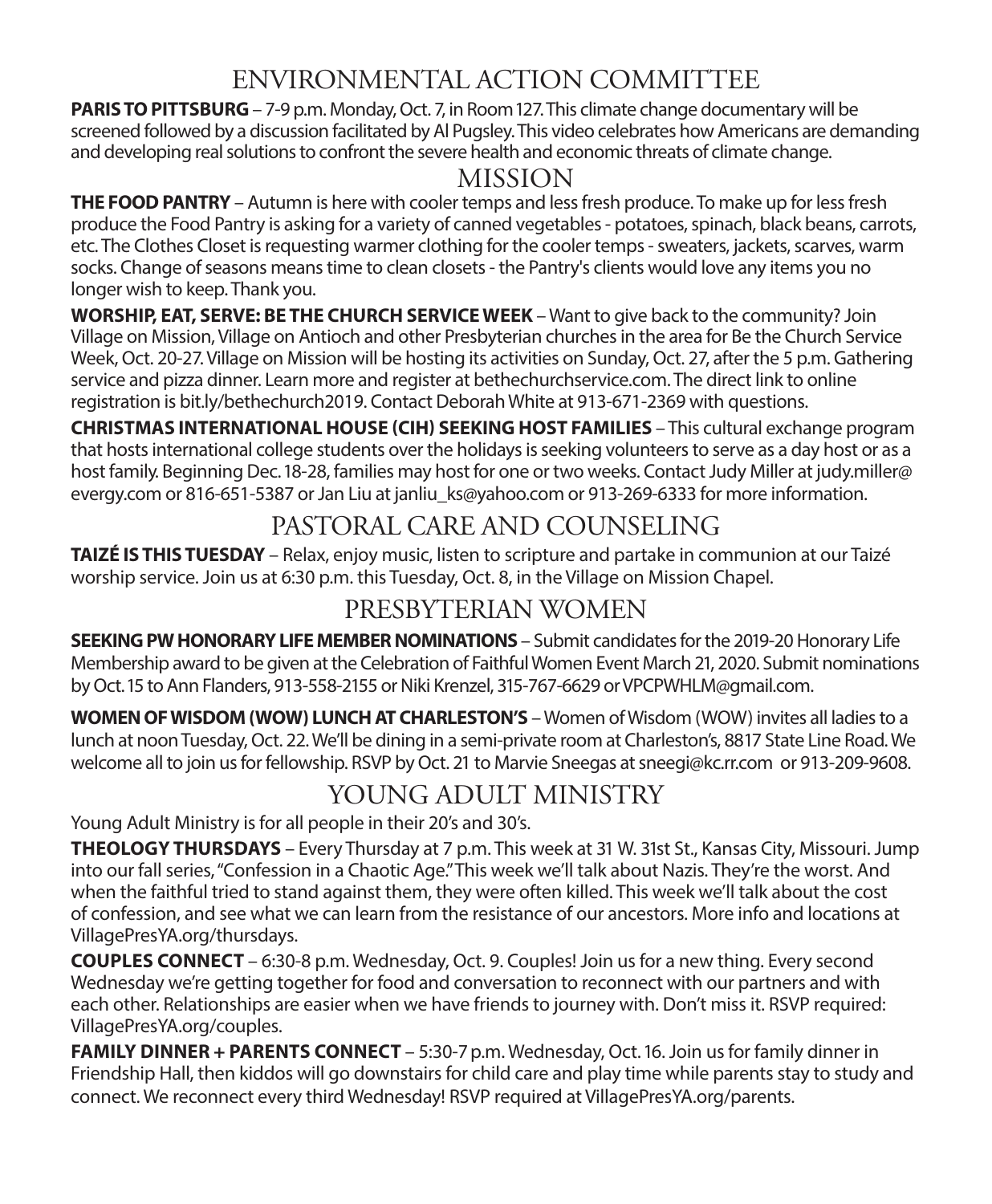### YOUTH MINISTRY

**JOIN US FOR ANY OF OUR WEEKLY ACTIVITIES** – All are welcome regardless of previous Village attendance and no sign-up is required. Check villagepresyouth.org for more details.

**SUNDAY MORNINGS** – 9:30 a.m. Youth Loft (Room 333) for middle school, Upper Room (319) for high school.

**SNL (high school youth group)** – 6:30-8:30 p.m. Sundays, in the Youth Loft (Room 333).

**LOFTERNOONS (middle school after school program)** – 4-5:30 p.m. Tuesdays, Youth Loft (Room 333). **GPS (middle school youth group)** – 6:30-8 p.m. Wednesdays, in the Youth Loft (Room 333).

**EARLY TABLE (morning devotional for high schoolers with food)** – 7:30-8:15 a.m. Thursdays, in the Youth Loft (Room 333), with rides to school available.

**MS EMERALD CITY (OCT. 10) & HS TOP GOLF (OCT. 11)** – Celebrate the end of the quarter with special events happening in October! Middle school is going to Emerald City from 9-11 p.m. Oct. 10 (Cost: \$20) and high school is going to Top Golf from 10 a.m.-noon Oct. 11 (Cost: Free!). Top Golf needs no registration (just show up). Register for Emerald City at https://www.villagepresyouth.org/forms.

### **Holiday Greenery Fundraiser**

The Boy Scouts of Troop 91 will be selling beautiful Holiday Greenery from 8:45 a.m.-12:15 p.m. Sunday, Oct. 20 & 27. This annual event is the main fundraiser for the Troop. You will find the Scouts located at north and south entrances. Stop by and choose from long lasting evergreen wreaths, garland and centerpieces. Greenery will be delivered at the church on Nov. 24 and Dec. 1.

### **Village on Antioch Fall Festival 3-5 pm. Saturday, Oct. 26**

Please join us for this family friendly community event. Enjoy bounce houses, lawn games, face painting, live music, fall drinks and more! Admission is free.

### **Flu Shots**

Get your flu shot between 9 and 11 a.m. Sunday, Oct. 20, in Friendship Hall. One morning only this year. Please bring your insurance member ID card.

### **Are you 70 ½ and have a traditional IRA?**

You know then that you are required to take a mandatory distribution from your IRA known as a Required Minimum Distribution (RMD) each year. You can take advantage of a tax-free opportunity by directly transferring your required minimum distribution to Village Presbyterian Church. Any amount you have directly transferred to Village Church will not be taxed as income.

For more information, contact Molly Sirridge, molly.sirridge@villagepres.org or 913-671-2325.